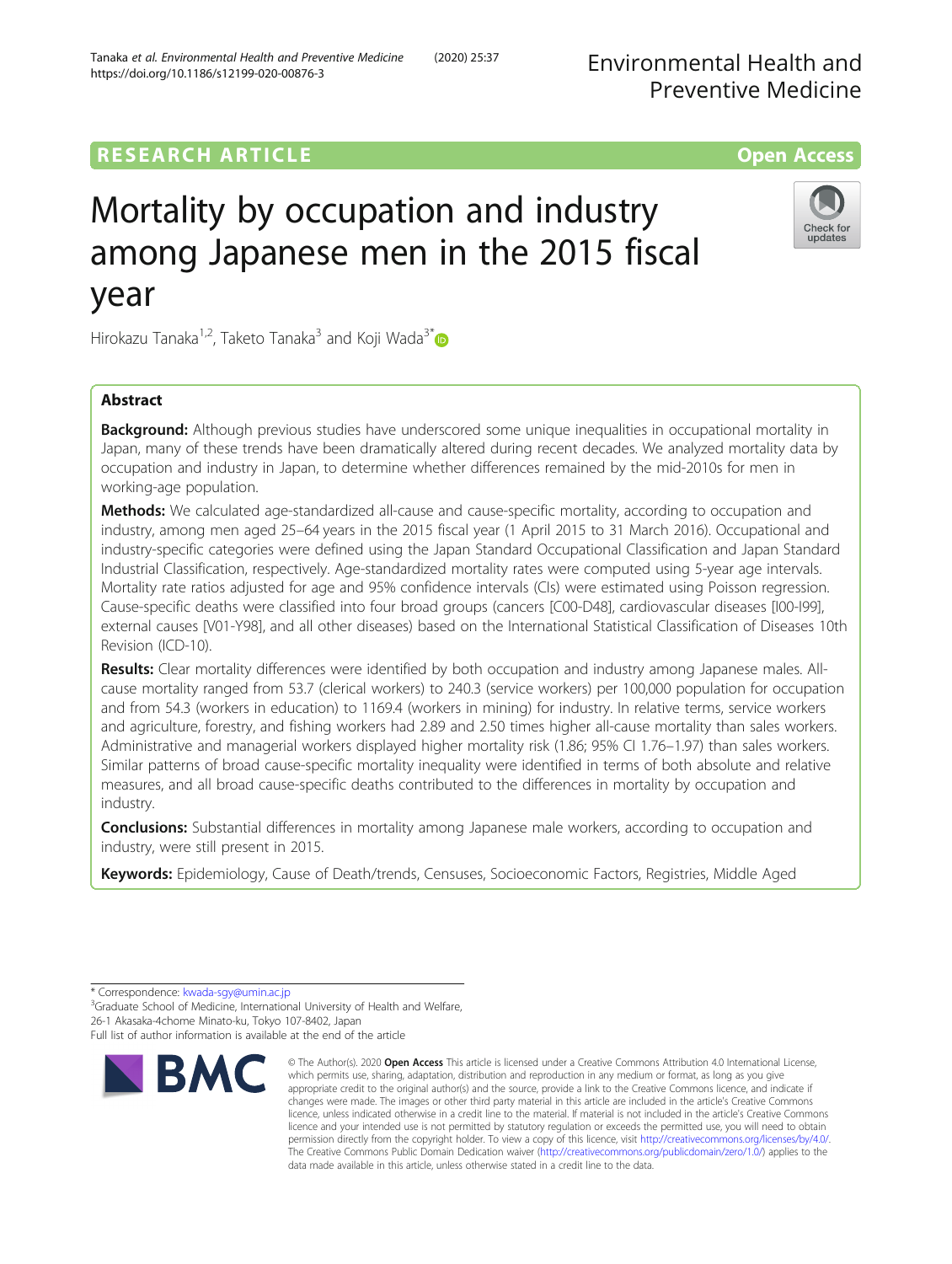#### Introduction

Japan's rapidly shrinking working-age population (men and women aged 15–64 years) requires a reorganization of industry and reform of the current working-style, a situation which has involved lifetime commitment to a particular job. Many Japanese, particularly males, have traditionally worked for the same company or firm once they graduated from high school or university. Owing to the unique "Confucian" welfare background and labor protection policies, Japanese society is relatively more tolerant of stricter work ethics and overtime work [\[1,](#page-7-0) [2](#page-7-0)]. When compared internationally, long working hours are still more common among Japanese workers when compared to Western countries and long working hours is suggested to be health risk via poor-health behavior [\[3](#page-7-0)]. Given that high occupational burdens may lead to death from overwork (*karoshi*) [\[4](#page-7-0), [5](#page-7-0)], the importance that occupational health practitioners can play in modern Japanese society cannot be underestimated [\[6](#page-7-0)].

Although in Western countries mortality inequality according to occupational class is usually observed as a clear social gradient [\[7](#page-7-0)–[9](#page-7-0)], trends are remarkably different in Japan. When compared with European countries, for example, non-manual workers with higher socioeconomic status (e.g., managers and professionals) have higher mortality than non-manual (e.g., clerical, service, sales workers) and manual workers (e.g., craft and related trade workers, semi-skilled and unskilled manual workers), which is defined as lower socioeconomic status [[10\]](#page-7-0). Inequality trends in occupational mortality have changed dramatically during recent decades, with some studies finding that mortality among managers and professionals increased rapidly after the year 2000, in tandem with a restructuring of the Japanese economy during that time [\[11](#page-7-0), [12](#page-7-0)]. Mortality among clerical and manufacturing process workers decreased steadily during this period, however, ensuring that it is important to monitor differences in mortality by occupation and industry in Japan.

Some previous studies have examined occupational mortality inequality in Japan prior to 2010, finding that male all-cause mortality rate ratios were higher among managers (3.08) and professionals (1.70) compared with manufacturing workers aged 30 to 59 years in 2010 [\[13](#page-7-0)]. Regarding mortality owing to lung cancer, service workers (3.28) and managers (3.18) had higher mortality rate than that of male manufacturing workers aged 25 to 64 years [[14\]](#page-7-0). These workers may not have sufficient time to rest and receive health checkups owing to heavy work demands and long working hours. Suicide prevention currently represents a serious health topic in Japan, especially among men of working age. There are also clear differences in suicide rates by occupation and industry. In 2010, for example, Japanese managers, service workers, and farmers had a higher relative risk of suicide (3.91, 3.63, and 3.53, respectively) than sales workers [[15\]](#page-7-0). These trend studies underscore the unique mortality inequalities that existed in Japan prior to 2010. Within this context, the aim of the present study was to reveal whether mortality inequalities among men, according to occupation and industry, persisted through the mid-2010s.

# **Methods**

### Data sources

National Vital Statistics and occupational and industrial data were analyzed in this study, information that is officially reported every 5 years in the "Report of Vital Statistics: Occupational and Industrial Aspects." The Ministry of Health, Labour and Welfare (MHLW) of Japan has conducted this survey every 5 years since 1970, coinciding with years of the Population Census [[16\]](#page-7-0). We obtained government records from the National Vital Statistics (death records) of Japan in fiscal year 2015 (from 1 April 2015 to 31 March 2016). We also obtained age- and sex-aggregated population census data for occupation-specific populations (denominator; mid-year population estimates) from the Japanese Population Census, conducted on 1 October 2015 [[17\]](#page-7-0). Our study group has previously reported all-cause and causespecific mortality according to occupation and industry with regard to trends prior to 2010 [\[11](#page-7-0)–[15\]](#page-7-0). Therefore, in this study, we focused on the most recent year with available data.

#### Occupations and industries

Occupational categories were defined using the Japan Standard Occupational Classification (11 categories: administrative and managerial; professional; clerical; sales; services; security; agriculture, forestry, and fishing; manufacturing; transport; construction and mining; and carrying, cleaning, and packaging). Industry categories were defined using the 19 categories of the Japan Standard Industrial Classification (agriculture, fishing, mining, construction, manufacturing, electricity and gas, information, transport, wholesale and retail, finance, real estate and rental, research and professional services, accommodation and dining services, entertainment services, education, medical and welfare, combined services, other service industries, and government). These categories roughly correspond to the International Standard Classification of Occupations and International Standard Industrial Classification [\[18](#page-7-0)–[21](#page-7-0)].

#### Analysis

We calculated age-standardized, all-cause and broad cause-specific mortality for all Japanese men aged 25–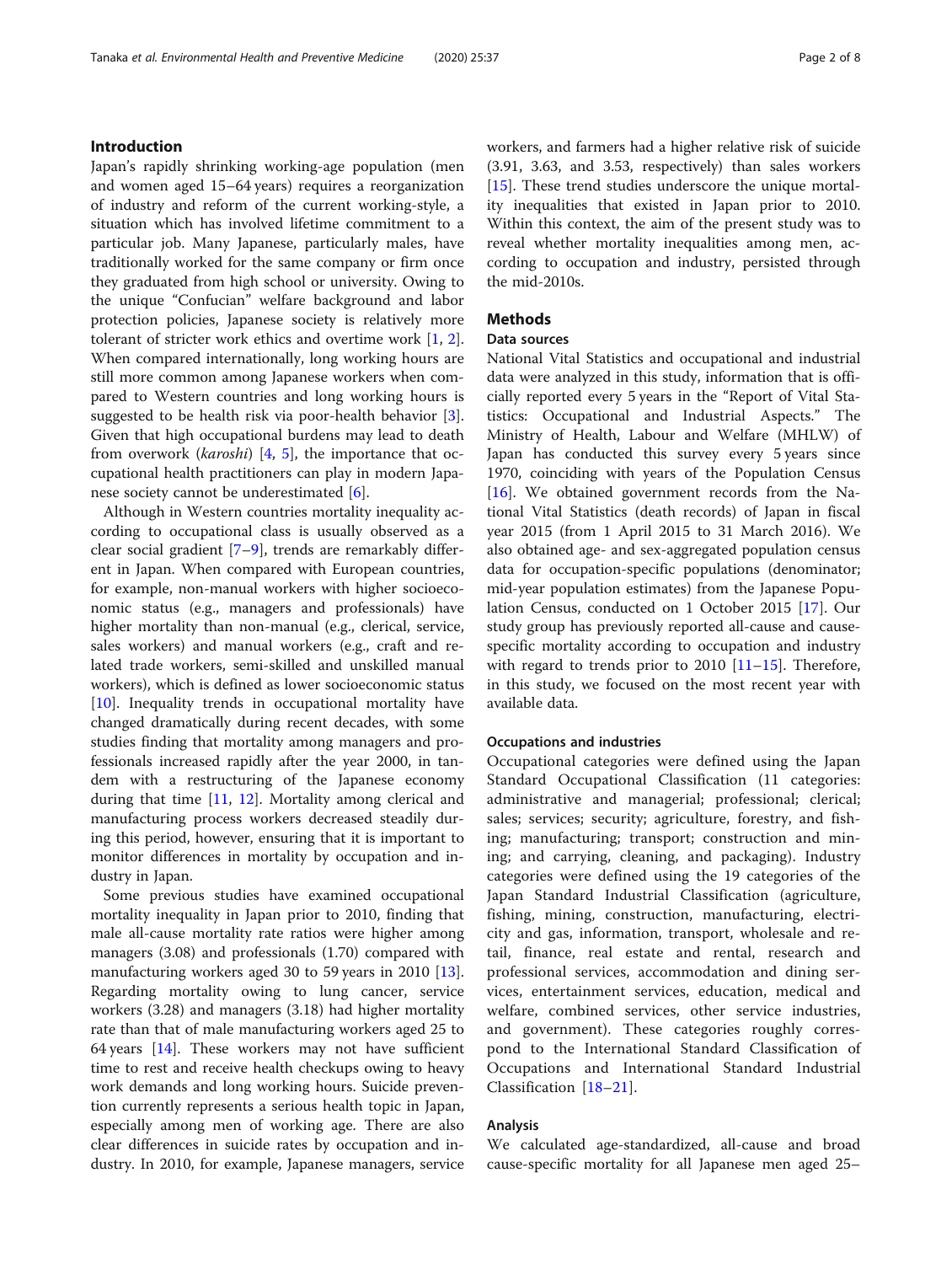64 years according to occupation and industry. Underlying causes of death were classified according to the International Statistical Classification of Diseases 10th Revision (ICD-10) and grouped into four broad groups (cancers [C00-D48], cardiovascular diseases [I00-I99], external causes (including injuries and suicide) [V01- Y98], and all other diseases). Age-standardized mortality rates were directly computed using 1985 standard Japanese population data in 5-year age intervals, which is generally used for standardization for official Japanese statistics. To assess relative measures of mortality inequality, mortality rate ratios adjusted for age and 95% confidence intervals (CIs) were estimated with Poisson regression. We used sales workers (occupation) and wholesale and retail (industry) as reference, respectively. We restricted the analysis to men because previous studies have suggested that differences in mortality are more remarkable among men than women [\[13](#page-7-0)]. Stata version 15/SE (StataCorp, College Station, TX, USA) was used for the analyses, and  $p$  values less than 0.05 were considered statistically significant.

#### Results

#### Mortality according to occupation

Table 1 displays all-cause and broad cause-specific agestandardized mortality rates by occupation, in addition to the number of workers and deaths among Japanese men of working age, with occupations sorted by ascending order of mortality. A total of 28,695 deaths occurred among male workers during the Japanese fiscal year of 2015. The age-standardized all-cause mortality rate among male workers aged 25 to 64 years was 101.0 per 100,000 population. Broad cause-specific agestandardized mortality rates were as follows: 36.1 (all cancer), 26.8 (cardiovascular disease), 25.2 (external causes), and 12.9 (other causes) per 100,000 population. All-cause mortality among Japanese men was about 7.6 times higher among those who were unemployed when compared to their employed counterparts.

Manufacturing process workers (18.2%), professional workers (16.8%), clerical workers (16.1%), and sales workers (13.6%) comprised the majority of male Japanese workers. All-cause mortality ranged from 53.7 per

Table 1 Age-standardized mortality rates by occupation in Japan during the 2015 fiscal year (per 100,000 population, males aged 25–64 years (among workers aged 25–64 years in the National Census))

|                                                       | Workers        |      | Deaths               | $All-$                    | Broad, cause-specific death             |                              |                 |       |  |  |
|-------------------------------------------------------|----------------|------|----------------------|---------------------------|-----------------------------------------|------------------------------|-----------------|-------|--|--|
|                                                       | $\mathsf{n}$   | $\%$ | cause<br>$\mathbf n$ | All cancer<br>$(C00-D48)$ | Cardiovascular disease<br>$(100 - 199)$ | External causes<br>(V01-Y98) | Other<br>causes |       |  |  |
| Workers (total)                                       | 24,863,<br>422 |      | 28,695 101.0 36.1    |                           |                                         | 26.8                         | 25.2            | 12.9  |  |  |
| Occupation (JSOC)                                     |                |      |                      |                           |                                         |                              |                 |       |  |  |
| <b>Clerical workers</b>                               | 4,003,<br>816  |      | 16.1 2495            | 53.7                      | 21.1                                    | 12.8                         | 13.8            | 5.9   |  |  |
| Carrying, cleaning, packaging, and<br>related workers | 1,491,<br>304  | 6.0  | 1064                 | 62.1                      | 18.5                                    | 21.4                         | 14.1            | 8.1   |  |  |
| <b>Manufacturing process workers</b>                  | 4,528,<br>220  |      | 18.2 3424            | 73.8                      | 26.2                                    | 20.5                         | 18.7            | 8.4   |  |  |
| Sales workers                                         | 3,377,<br>013  | 13.6 | 2890                 | 82.1                      | 32.0                                    | 21.9                         | 17.2            | 10.9  |  |  |
| Security official                                     | 791,484        | 3.2  | 794                  | 90.1                      | 27.2                                    | 25.3                         | 26.9            | 10.6  |  |  |
| Transport and machine operating<br>workers            | 1,568,<br>689  | 6.3  | 2015                 | 100.3                     | 33.5                                    | 27.8                         | 27.4            | 11.6  |  |  |
| <b>Professional workers</b>                           | 4,173,<br>468  | 16.8 | 4840                 | 110.3                     | 43.4                                    | 28.6                         | 25.5            | 12.7  |  |  |
| Construction and mining workers                       | 2,024,<br>420  | 8.1  | 3546                 | 146.9 47.7                |                                         | 37.5                         | 40.6            | 21.1  |  |  |
| Administrative and managerial<br>workers              | 794,143 3.2    |      | 2031                 | 193.0                     | 64.6                                    | 42.5                         | 62.8            | 23.1  |  |  |
| Agriculture forestry and fishery<br>workers           | 642,983        | 2.6  | 2017                 | 211.4 53.8                |                                         | 51.3                         | 72.1            | 34.1  |  |  |
| Service workers                                       | 1,467,<br>882  | 5.9  | 3579                 | 240.3                     | 80.2                                    | 66.7                         | 57.9            | 35.5  |  |  |
| Unemployment <sup>1</sup>                             | 6,199,<br>344  |      | 58,569               | 765.8                     | 240.0                                   | 175.1                        | 137.7           | 213.0 |  |  |

JSOC Japan Standard Occupational Classification

Unemployment includes "Unemployed" and "Population not in the labor force," as indicated in the Population Census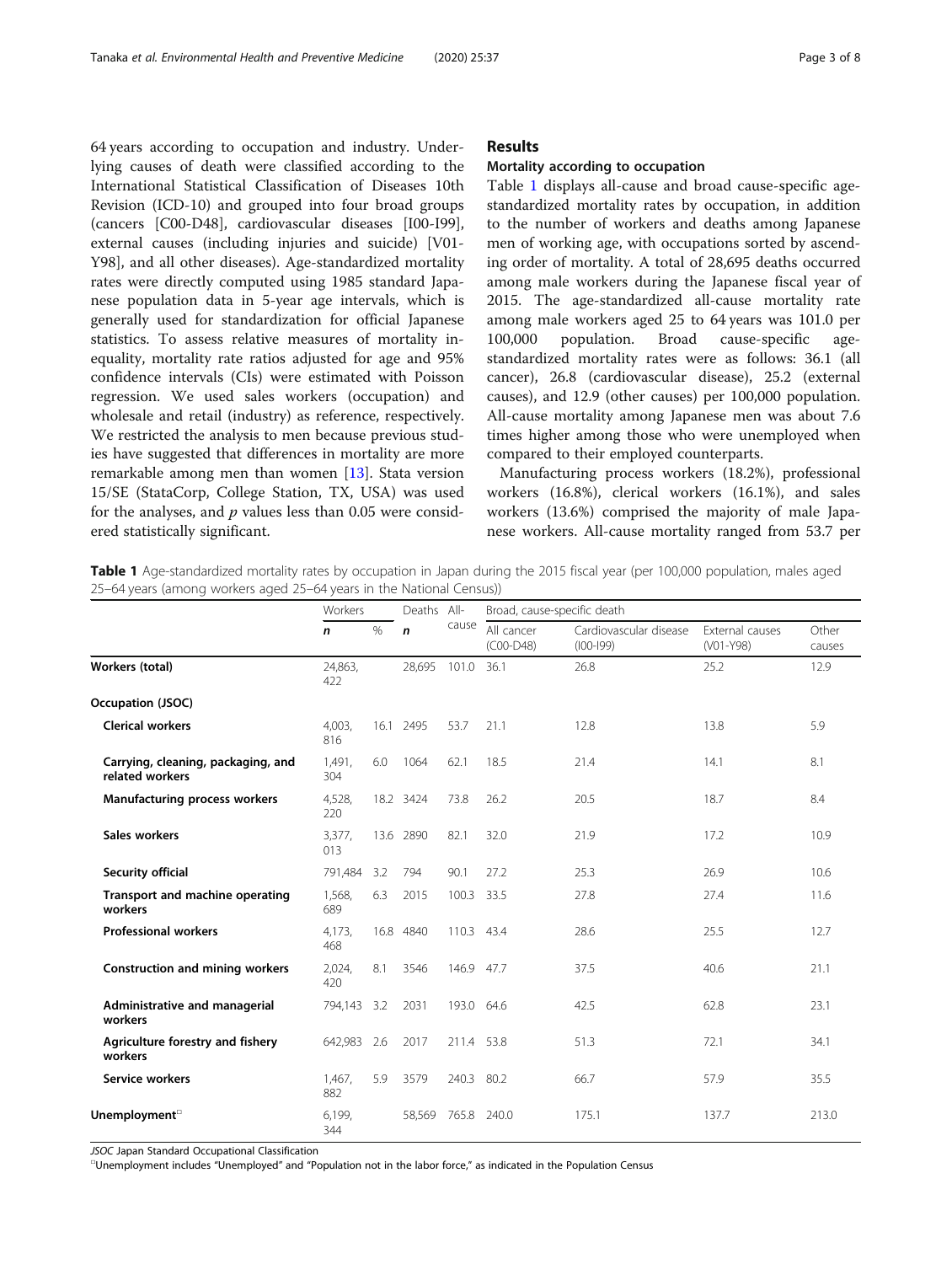100,000 population (clerical workers) to 240.3 per 100, 000 population (service workers). The two groups of "administrative and managerial workers" and "agriculture, forestry, and fishing workers" displayed high mortality rates from external causes (including suicide), with their mortality rates being 62.8 and 72.1 per 100,000 population, respectively. However, we found relatively low mortality rates among clerical workers (53.7 per 100,000 population); carrying, cleaning, packaging, and related workers (62.1 per 100,000 population); manufacturing process workers (73.8 per 100,000 population); and sales workers (82.1 per 100,000 population).

All cancer mortality ranged from 18.5 per 100,000 population (carrying, cleaning, packaging, and related workers) to 80.2 per 100,000 population (service workers), whereas cardiovascular disease mortality ranged from 12.8 per 100,000 population (carrying, cleaning, packaging, and related workers) to 66.7 per 100,000 population (service workers). Agriculture, forestry, and fishing workers had the highest mortality from external causes (72.1 per 100,000 population). We observed similar patterns of broad, cause-specific mortality inequality among workers in these groups.

In relative terms, service workers and agriculture, forestry, and fishing workers had 2.89 (95% CI 2.75–3.03) and 2.50 (95% CI 2.36–2.65) times higher all-cause mortality when compared with sales workers (Table 2). Administrative and managerial workers had higher mortality risk (1.86; 95% CI 1.76–1.97) when compared with sales workers. We also observed similar patterns of broad cause-specific mortality inequality in terms of relative measures among workers in these groups. We observed similar patterns of broad, cause-specific mortality inequality among workers in these groups.

#### Mortality according to industry

Table [3](#page-4-0) shows all-cause and broad cause-specific agestandardized mortality rates, by occupation. Manufacturing (22.4%), wholesale and retail (13.4%), construction (11.8%), and transport (8.3%) comprised the largest share of industry sectors. There were very few workers in fishing and mining. Male Japanese workers in the education sector had the lowest mortality (54.3 per 100,000 population) whereas those in the mining sector had the highest mortality (1169.4 per 100,000 population). We found a clear difference in all-cause and broad cause-specific mortality for education and accommodation and dining services; however, the difference was steep for agriculture and forestry (222.2 per 100,000 population) and mining (1169.4 per 100,000 population). We observed similar patterns of broad, cause-specific mortality inequality among workers in these groups.

Table [4](#page-5-0) indicates mortality rate ratios according to industry among working-age Japanese males. We found a relatively moderate mortality difference for entertainment services (1.77; 95% CI 1.63–1.92) and the construction sector (1.81; 95% CI 1.73–1.90), as compared with wholesale and retail workers. However, mining (16.6; 95% CI 14.5–19.0) and fishing (5.52; 95% CI 4.96–6.14) had quite high mortality rate ratios, in comparison with wholesale and retail workers.

## **Discussion**

Overall, this study revealed that clear differences in mortality rates by occupation persisted during 2015 in Japan.

Table 2 Mortality rate ratios by occupation in Japan during the 2015 fiscal year, males aged 25–64 years

|                                                         | All-cause         |                    | Broad, cause-specific death |               |                                     |               |                              |               |              |                      |
|---------------------------------------------------------|-------------------|--------------------|-----------------------------|---------------|-------------------------------------|---------------|------------------------------|---------------|--------------|----------------------|
|                                                         |                   |                    | All cancer (C00-<br>D48)    |               | Cardiovascular<br>disease (I00-I99) |               | External causes<br>(V01-Y98) |               | Other causes |                      |
|                                                         | <b>RR</b>         | 95% CI             | <b>RR</b>                   | 95% CI        | <b>RR</b>                           | 95% CI        | <b>RR</b>                    | 95% CI        | <b>RR</b>    | 95% CI               |
| Occupation (JSOC)                                       |                   |                    |                             |               |                                     |               |                              |               |              |                      |
| <b>Clerical workers</b>                                 | 0.64              | $0.61 - 0.68$ 0.66 |                             | $0.60 - 0.71$ | 0.58                                | $0.52 - 0.65$ | 0.77                         | $0.69 - 0.87$ |              | $0.54$ $0.47 - 0.63$ |
| Carrying, cleaning, packaging, and related workers 0.73 |                   | $0.68 - 0.78$      | 0.55                        | $0.49 - 0.62$ | 0.90                                | $0.79 - 1.02$ | 0.84                         | $0.72 - 0.98$ | 0.70         | $0.58 - 0.85$        |
| <b>Manufacturing process workers</b>                    | 0.90 <sub>1</sub> | $0.85 - 0.94$      | 0.81                        | $0.75 - 0.88$ | 0.92                                | $0.84 - 1.01$ | 1.09                         | $0.98 - 1.21$ | 0.77         | $0.67 - 0.89$        |
| Sales workers                                           | Reference         |                    | Reference                   |               | Reference                           |               | Reference                    |               | Reference    |                      |
| Security official                                       | 1.10              | $1.02 - 1.19$      | 0.83                        | $0.73 - 0.95$ | 1.17                                | $1.02 - 1.36$ | 1.57                         | $1.34 - 1.83$ |              | 0.98 0.78-1.23       |
| Transport and machine operating workers                 | 1.18              | $1.12 - 1.25$      | 1.02                        | $0.93 - 1.12$ | 1.24                                | $1.11 - 1.38$ | 1.51                         | $1.33 - 1.71$ |              | 1.06 0.91-1.25       |
| <b>Professional workers</b>                             | 1.35              | $1.29 - 1.42$      | 1.37                        | $1.27 - 1.47$ | 1.31                                | $1.19 - 1.43$ | 1.51                         | $1.36 - 1.67$ | 1.17         | $1.03 - 1.34$        |
| <b>Construction and mining workers</b>                  | 1.79              | $1.70 - 1.88$      | 1.51                        | $1.39 - 1.63$ | 1.68                                | $1.53 - 1.85$ | 2.36                         | $2.12 - 2.63$ | 1.90         | $1.66 - 2.17$        |
| Administrative and managerial workers                   | 1.86              | $1.76 - 1.97$      | .89                         | $1.73 - 2.05$ | 1.67                                | $1.50 - 1.87$ | 2.07                         | $1.80 - 2.38$ | 1.58         | 1.34-1.86            |
| Agriculture forestry and fishery workers                | 2.50              | $2.36 - 2.65$      | 1.79                        | $1.62 - 1.96$ | 2.18                                | $1.95 - 2.44$ | 4.32                         | 3.83-4.87     |              | 2.97 2.56-3.44       |
| Service workers                                         | 2.89              | $2.75 - 3.03$      | 2.43                        | $2.24 - 2.64$ | 2.92                                | $2.66 - 3.20$ | 3.33                         | $3.00 - 3.70$ |              | 3.16 2.77-3.61       |

JSOC Japan Standard Occupational Classification, RR rate ratio, 95% CI 95% confidence interval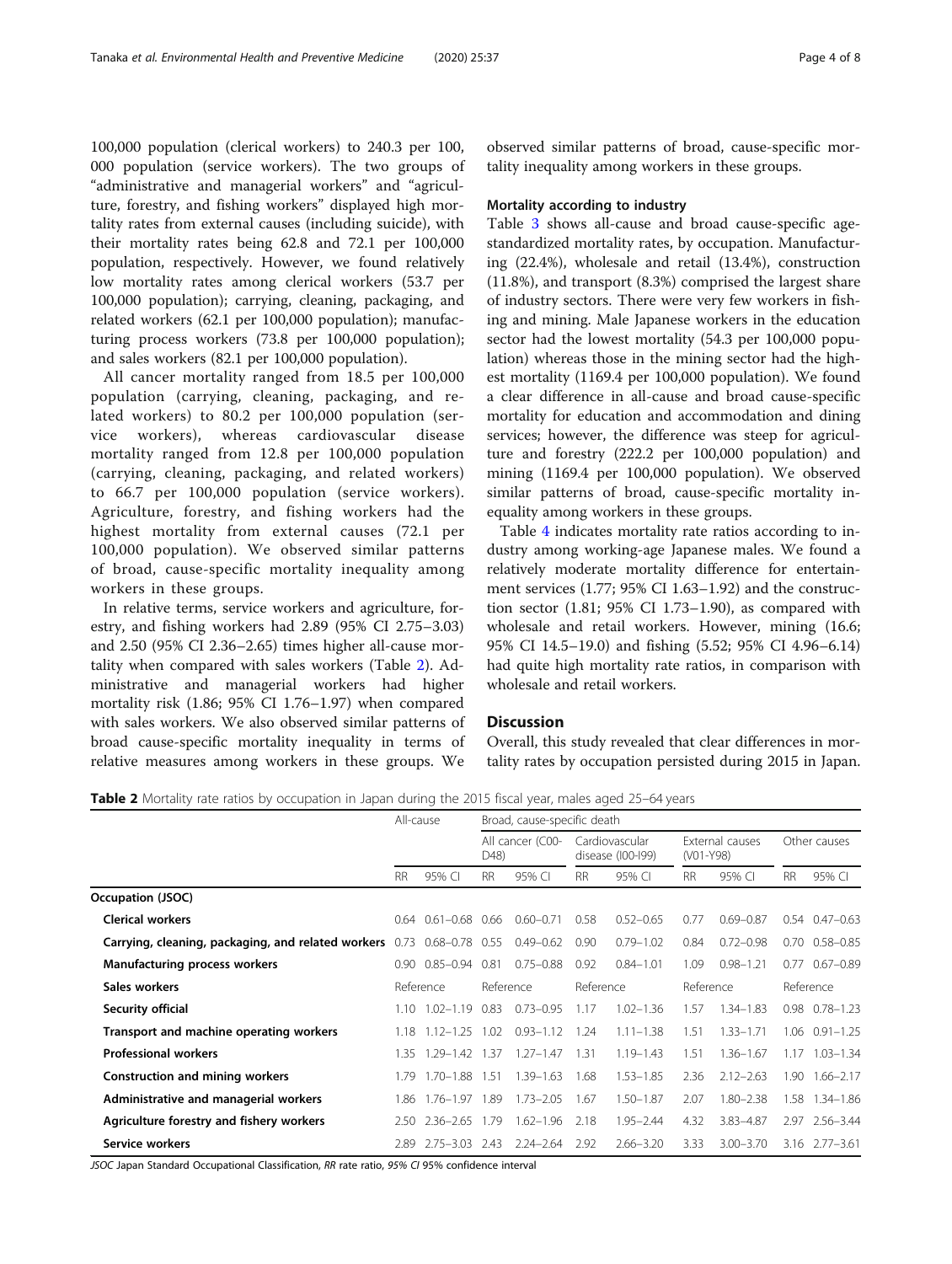|                                              | Workers       |      | Deaths All-  |              | Broad, cause-specific death |                                         |                                     |        |  |  |
|----------------------------------------------|---------------|------|--------------|--------------|-----------------------------|-----------------------------------------|-------------------------------------|--------|--|--|
|                                              | n             | %    | $\mathsf{n}$ | cause        | All cancer (C00-<br>D48)    | Cardiovascular disease<br>$(100 - 199)$ | External causes (V01- Other<br>Y98) | causes |  |  |
| Industry (JSIC)                              |               |      |              |              |                             |                                         |                                     |        |  |  |
| <b>Education</b>                             | 931,896 3.8   |      | 621          | 54.3         | 20.4                        | 14.5                                    | 13.6                                | 5.7    |  |  |
| Wholesale and retail                         | 3,324,<br>487 |      | 13.4 2479    | 67.4         | 26.4                        | 18.2                                    | 13.9                                | 8.9    |  |  |
| <b>Combined services</b>                     | 268,198 1.1   |      | 205          | 69.0         | 30.6                        | 18.3                                    | 14.4                                | 5.7    |  |  |
| Research and professional<br>services        | 1,023,<br>116 | 4.1  | 903          | 75.0         | 30.0                        | 17.4                                    | 17.9                                | 9.6    |  |  |
| Real estate and rental                       | 486,777 2.0   |      | 477          | 77.8         | 29.8                        | 18.1                                    | 18.1                                | 11.7   |  |  |
| Manufacturing                                | 5,566,<br>866 | 22.4 | 4688         | 79.6         | 30.2                        | 20.7                                    | 19.3                                | 9.4    |  |  |
| <b>Medical and welfare</b>                   | 1,378,<br>167 | 5.6  | 1201         | 85.0         | 29.9                        | 22.0                                    | 21.9                                | 11.1   |  |  |
| Government                                   | 1,308,<br>767 | 5.3  | 1230         | 86.6         | 33.5                        | 19.8                                    | 25.1                                | 8.2    |  |  |
| <b>Finance</b>                               | 576,360 2.3   |      | 641          | 93.6         | 39.6                        | 22.0                                    | 20.8                                | 11.3   |  |  |
| <b>Other services</b>                        | 1,587,<br>656 | 6.4  | 1902         | 96.9         | 29.1                        | 31.8                                    | 25.3                                | 10.7   |  |  |
| Information                                  | 1,124,<br>217 | 4.5  | 1024         | 103.9        | 39.3                        | 27.8                                    | 22.7                                | 14.0   |  |  |
| <b>Transport</b>                             | 2,058,<br>529 | 8.3  | 2635         | 104.8        | 36.2                        | 29.5                                    | 27.2                                | 11.8   |  |  |
| <b>Entertainment services</b>                | 577,575 2.3   |      | 739          | 121.3        | 40.6                        | 35.4                                    | 28.7                                | 16.6   |  |  |
| Construction                                 | 2,922,<br>169 |      | 11.8 4438    | 123.3        | 42.1                        | 31.3                                    | 33.6                                | 16.3   |  |  |
| <b>Accommodations and dining</b><br>services | 787,440 3.2   |      | 1296         | 151.2        | 44.4                        | 41.8                                    | 37.9                                | 27.1   |  |  |
| <b>Agriculture and forestry</b>              | 576,079 2.3   |      | 1905         | 222.2        | 57.9                        | 55.0                                    | 75.9                                | 33.5   |  |  |
| <b>Electricity and gas</b>                   | 220,095 0.9   |      | 727          | 297.6        | 106.0                       | 73.5                                    | 85.9                                | 32.1   |  |  |
| <b>Fisheries</b>                             | 73,280        | 0.3  | 388          | 417.4        | 127.3                       | 97.7                                    | 121.4                               | 71.0   |  |  |
| Mining                                       | 15,474        | 0.1  | 232          | 1169.4 460.0 |                             | 269.3                                   | 316.8                               | 123.4  |  |  |

<span id="page-4-0"></span>Table 3 Age-standardized mortality rates by industry in Japan during the 2015 fiscal year (per 100,000 population, males aged 25– 64 years (among workers aged 25–64 years in the National Census))

JSIC Japan Standard Industrial Classification

Mortality rates among administrative and managerial workers and professional workers (commonly described as high-grade occupational classes) remained relatively high in 2015, a finding which is consistent with previous research. Japanese managers and professionals have experienced relatively high mortality risk since the late 1990s [[10](#page-7-0)–[13](#page-7-0)]. In addition, our study also elucidated a surprisingly high mortality rate among workers employed in primary industries (agriculture, forestry, and fishing) and mining, especially mortality from external causes including accidents. This remarkable finding highlights the need for health professionals and policymakers to devote increase attention and resources to help reduce these mortality inequalities. To achieve a decline in mortality rates among service workers; agriculture, forestry, and fishing workers; and administrative

and managerial workers will depend on eliminating these mortality inequalities in Japan.

Service workers in the current study continued to have relatively high mortality rates (by both occupation and industry), a trend which has also been reported in previous Japanese studies [[11](#page-7-0)–[13\]](#page-7-0). Service workers are generally classified as lower non-manual workers, as defined by the Erikson-Goldthorpe-Portocarero scheme [\[22](#page-7-0)]. Lower non-manual workers are defined as those with mid-level socioeconomic status, and mortality rates within this group have been reported to lie somewhere between that of upper non-manual and manual workers in European countries  $[8, 10]$  $[8, 10]$  $[8, 10]$ . The high mortality rate among service workers in Japan deviates from this pattern, however, a trend that has been observed since the 1980s [\[13\]](#page-7-0). One possible explanation relates to the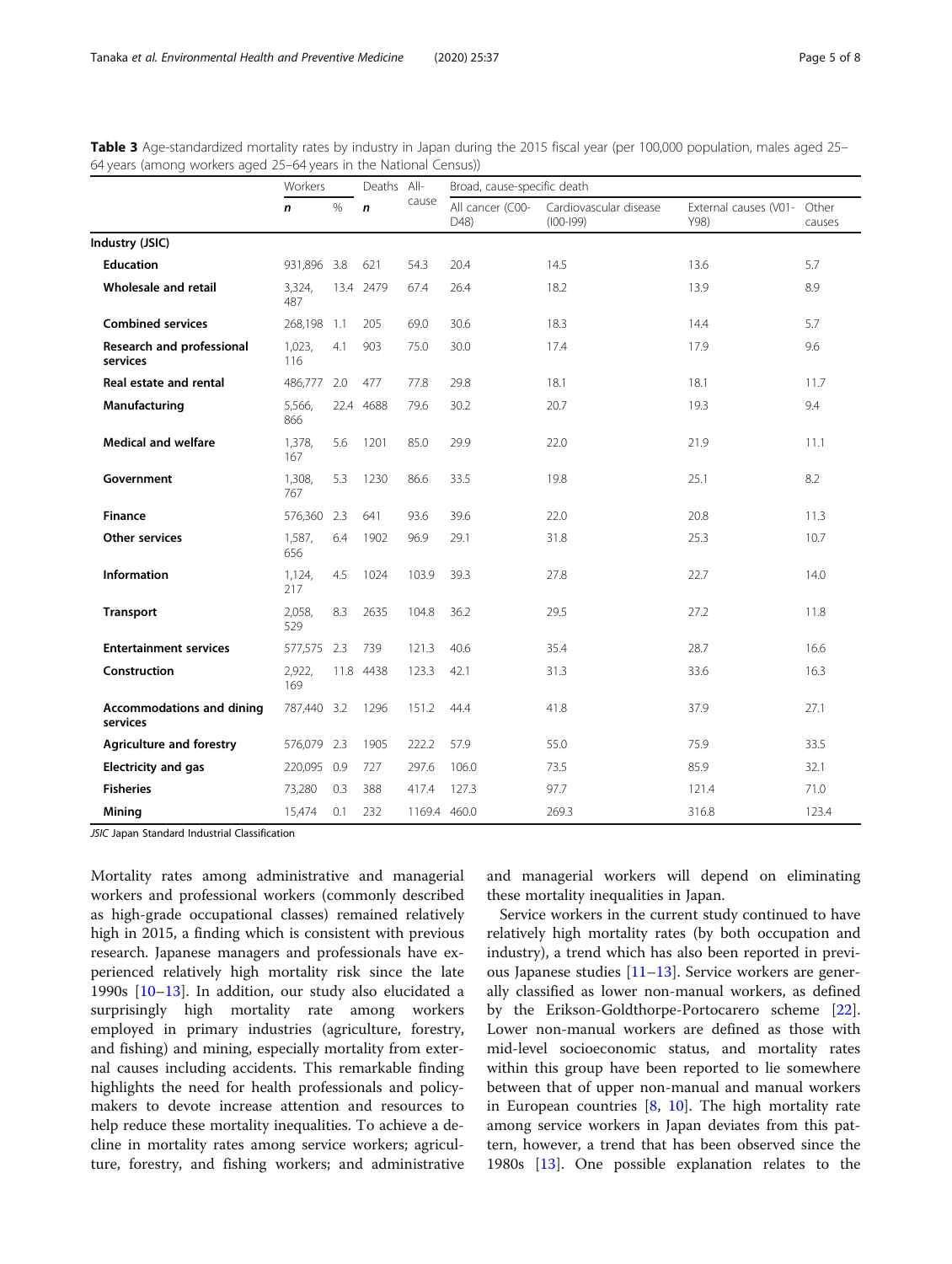|                                                | All-cause |                      | Broad, cause-specific death |               |                                         |               |                               |                |              |                      |  |
|------------------------------------------------|-----------|----------------------|-----------------------------|---------------|-----------------------------------------|---------------|-------------------------------|----------------|--------------|----------------------|--|
|                                                |           |                      | All cancer (C00-<br>D48)    |               | Cardiovascular disease<br>$(100 - 199)$ |               | External causes (V01-<br>Y98) |                | Other causes |                      |  |
|                                                | <b>RR</b> | 95% CI               | <b>RR</b>                   | 95% CI        | <b>RR</b>                               | 95% CI        | <b>RR</b>                     | 95% CI         | <b>RR</b>    | 95% CI               |  |
| Industry (JSIC)                                |           |                      |                             |               |                                         |               |                               |                |              |                      |  |
| <b>Education</b>                               | 0.79      | $0.72 - 0.86$ 0.75   |                             | $0.66 - 0.86$ | 0.79                                    | $0.67 - 0.94$ | 0.97                          | $0.80 - 1.18$  |              | $0.64$ $0.49 - 0.83$ |  |
| Wholesale and retail                           |           | Reference            | Reference                   |               | Reference                               |               | Reference                     |                | Reference    |                      |  |
| <b>Combined services</b>                       |           | 1.02 0.88-1.17 1.14  |                             | $0.93 - 1.42$ | 1.03                                    | $0.78 - 1.35$ | 1.02                          | $0.74 - 1.42$  |              | $0.65$ $0.40 - 1.05$ |  |
| Real estate and rental                         |           | 1.10 1.00-1.22 1.04  |                             | $0.90 - 1.21$ | 0.94                                    | $0.77 - 1.15$ | 1.25                          | $0.99 - 1.57$  |              | $1.30$ $1.01 - 1.67$ |  |
| Research and professional services             | 1.10      | $1.02 - 1.18$        | 1.12                        | $0.99 - 1.25$ | 0.96                                    | $0.83 - 1.12$ | 1.26                          | $1.06 - 1.49$  | 1.06         | $0.85 - 1.31$        |  |
| Manufacturing                                  | 1.16      | $1.11 - 1.22$ $1.14$ |                             | $1.05 - 1.23$ | 1.14                                    | $1.04 - 1.25$ | 1.37                          | $1.23 - 1.52$  | 1.05         | $0.92 - 1.21$        |  |
| <b>Medical and welfare</b>                     | 1.25      | $1.16 - 1.33$ $1.10$ |                             | $0.99 - 1.24$ | 1.19                                    | $1.04 - 1.36$ | 1.56                          | $1.35 - 1.80$  | 1.25         | $1.03 - 1.51$        |  |
| Government                                     | 1.31      | $1.22 - 1.40$ $1.33$ |                             | $1.19 - 1.48$ | 1.13                                    | $0.99 - 1.30$ | 1.81                          | $1.58 - 2.09$  |              | 0.97 0.78-1.19       |  |
| <b>Other services</b>                          |           | 1.37 1.29-1.46 1.03  |                             | $0.93 - 1.13$ | 1.69                                    | $1.52 - 1.88$ | 1.77                          | $1.55 - 2.02$  |              | $1.20$ $1.01 - 1.43$ |  |
| <b>Finance</b>                                 | 1.38      | $1.27 - 1.51$ 1.52   |                             | $1.34 - 1.73$ | 1.21                                    | $1.01 - 1.44$ | 1.45                          | $1.19 - 1.77$  | 1.27         | $0.99 - 1.63$        |  |
| <b>Information</b>                             | 1.45      | 1.35-1.56 1.42       |                             | $1.26 - 1.60$ | 1.51                                    | $1.31 - 1.73$ | 1.54                          | $1.32 - 1.80$  | 1.50         | $1.23 - 1.84$        |  |
| <b>Transport</b>                               | 1.54      | 1.45-1.62 1.36       |                             | $1.25 - 1.49$ | 1.63                                    | $1.47 - 1.81$ | 1.94                          | $1.71 - 2.19$  |              | 1.35 1.16-1.58       |  |
| <b>Entertainment services</b>                  | 1.77      | 1.63-1.92 1.49       |                             | $1.30 - 1.71$ | 1.89                                    | $1.63 - 2.21$ | 2.02                          | $1.69 - 2.41$  | 1.88         | $1.51 - 2.35$        |  |
| Construction                                   |           | 1.81 1.73-1.90 1.61  |                             | $1.49 - 1.74$ | 1.72                                    | $1.57 - 1.90$ | 2.39                          | $2.14 - 2.67$  |              | 1.80 1.57-2.06       |  |
| <b>Accommodations and dining services</b> 2.20 |           | $2.05 - 2.35$        | - 1.67                      | $1.49 - 1.88$ | 2.24                                    | $1.97 - 2.55$ | 2.62                          | $2.27 - 3.03$  |              | 3.02 2.55-3.57       |  |
| <b>Agriculture and forestry</b>                | 3.13      | 2.95-3.32 2.27       |                             | $2.06 - 2.51$ | 2.73                                    | $2.42 - 3.07$ | 5.48                          | $4.82 - 6.23$  | 3.69         | 3.15-4.32            |  |
| <b>Electricity and gas</b>                     | 4.26      | 3.92-4.63 3.96       |                             | $3.46 - 4.53$ | 4.15                                    | 3.54-4.88     | 5.87                          | $4.96 - 6.96$  |              | 3.54 2.77-4.53       |  |
| <b>Fisheries</b>                               | 5.52      | 4.96-6.14 4.25       |                             | $3.56 - 5.08$ | 4.90                                    | $3.95 - 6.08$ | 8.66                          | $6.93 - 10.82$ |              | 6.65 5.07-8.73       |  |
| Mining                                         |           | 16.6 14.5-19.0 17.0  |                             | 13.9-20.7     | 13.3                                    | 9.99-17.7     | 21.7                          | $16.2 - 29.2$  |              | 14.6 9.86-21.6       |  |

<span id="page-5-0"></span>Table 4 Mortality rate ratios by industry in Japan during the 2015 fiscal year, males aged 25-64 years

JSIC Japan Standard Industrial Classification, RR rate ratio, 95% CI 95% confidence interval

irregular work shifts among service workers [[23\]](#page-7-0). In Japan, the opening hours of service industries such as restaurants, bars, supermarkets, and convenience stores are generally long, and stores that remain open 24 h are fairly common. This custom results in service workers having long shifts and night-shift working schedules, which increases their health risks. One restaurant company in Japan recently announced a change in their current 24-h opening times [[24](#page-7-0)]. They cited insufficient staff as the reason for this change; however, such changes would ease the heavy physical and mental occupational burden among service workers in Japan.

Managers had the third highest mortality rate among the 11 occupations examined in this study, which is similar to previous research where a rapidly increasing mortality among managers and professional workers was observed between 1995 and 2000  $[11, 12]$  $[11, 12]$  $[11, 12]$  $[11, 12]$  $[11, 12]$ . This trend was unique to Japan, somewhat dissimilar to trends observed in European countries [\[10\]](#page-7-0). The higher mortality among high-grade managers and professionals than that among workers in other occupations is currently under deliberation in Japan. One possible explanation is that Japanese managers have a heavy job burden owing to the need to engage in both managerial work and field work. Indeed, the percentage of Japanese managers decreased after 2000 [\[13](#page-7-0)]. We need to follow the trend carefully in the near future.

Our analysis revealed that male Japanese workers in primary industries (agriculture, forestry, and fishing) and workers in mining (defined as secondary industry according to the Japan Standard Industrial Classification) generally have a relatively high mortality rate, a trend that has actually been observed for decades among Japanese national data  $[13]$ . In particular, high mortality from external causes was observed among workers in mining and in agriculture, forestry, and fishing. Although work environments have improved and the physical burden placed on workers has been greatly reduced due to automation in primary industries and mining, our findings nonetheless suggest that health risks from occupational accidents are still relatively high in Japan. Regarding international comparisons, farmers in European countries have been shown to have slightly higher mortality than non-manual workers with higher socioeconomic status, whereas Japanese farmers have clearly higher mortality rates [\[8](#page-7-0), [10\]](#page-7-0). The socioeconomic status of Japanese farmers may differ from that of European farmers, however, where income is generally guaranteed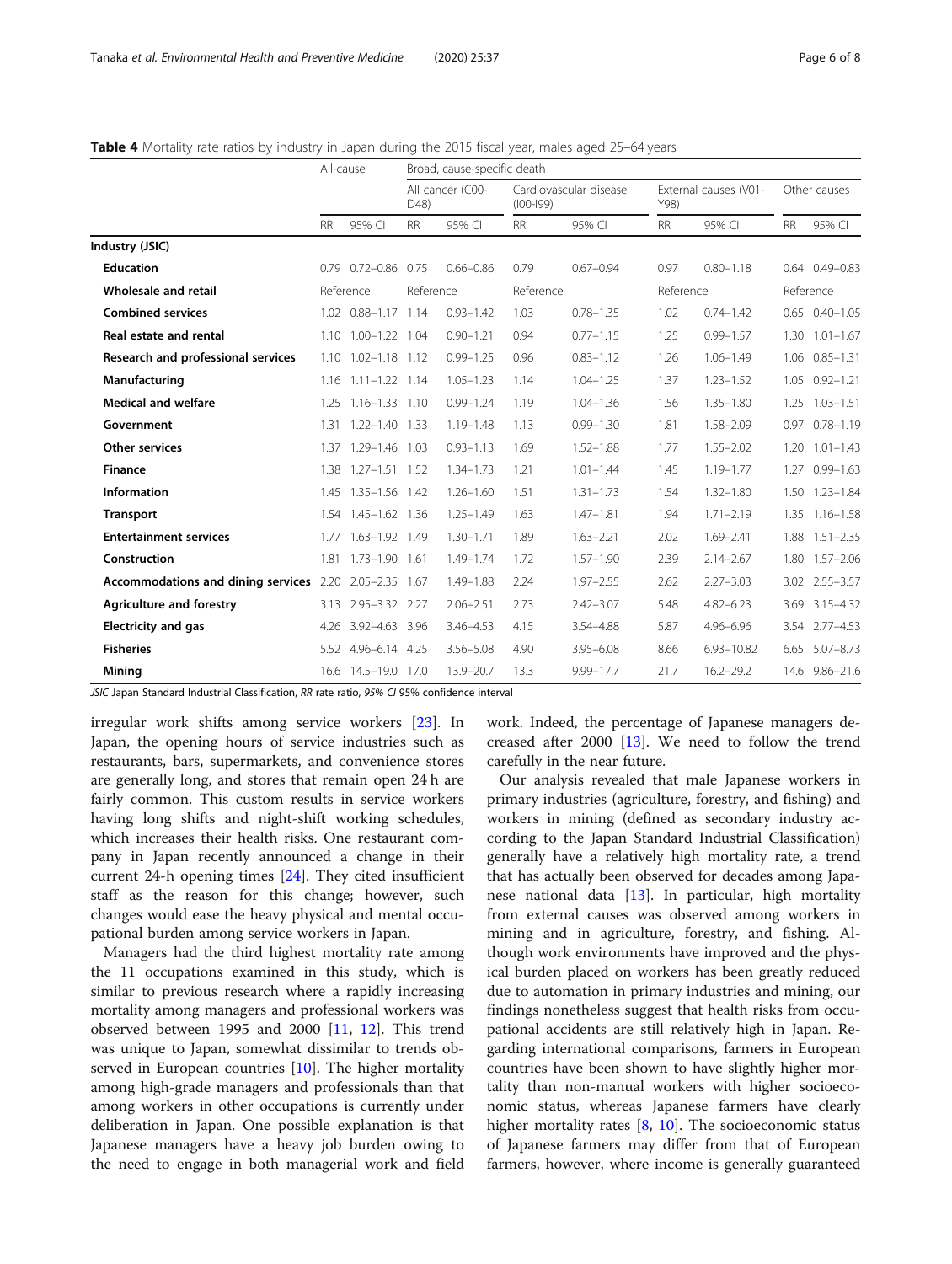by the European Union's Common Agricultural Policy. Workers in primary industries must face periods of unstable income, labor shortages, and a lack of replacement workers because young people perceive these as highrisk and burdensome occupations. Therefore, special attention should be paid for workers in primary industries and mining at the site of occupational health. Further study is needed to disclose why mortality among workers in primary industries remains high in Japan.

It is worth noting that certain limitations may have influenced the generalizability of our current results, particularly that for some occupations and industries; mortality should be interpreted carefully owing to potential selection and/or misclassification biases. First, we analyzed data from the National Vital Statistics using a cross-sectional study design. Population estimates by occupation and industry (denominator) were obtained using National Census data, whereas the number of deaths (numerator) was reported by the family of workers who died, a situation in which family members are asked to provide the worker's occupation and industry at the time of death. This approach may result in misclassification of occupation and industry, a situation which might then result in both overestimation and underestimation of mortality. In Japan, when an individual loses their job after a serious illness, for example, they are reported as being "unemployed" if they later die. Although such a system follows the rules of vital statistics, some occupation-specific and industry-specific mortality may end up being underestimated.

On the other hand, however, workers whose employment status is described as "self-employed" may be overestimated because they are not "laid off" due to illness. For example, mortality rates among agriculture, forestry, and fishing workers may be overestimated because of their employment status, given that approximately 80% of Japanese farmers were categorized as being selfemployed in 2015 [\[17](#page-7-0)]. The numerator/denominator bias described above has been discussed in the analysis of vital statistics in Japan and South Korea because both countries have not applied linkage methods (e.g., using social security numbers) between the national census and vital statistics [\[10](#page-7-0), [25\]](#page-7-0). The implementation of individual linkage between Population Census data and social surveys is clearly required, in order to help avoid this limitation in the future.

Second, the definition of various occupations has naturally changed over time, and some occupations are difficult to categorize using the Japan Standard Occupational Classification (e.g., a person who earns advertising revenue using social networking services, such as "YouTubers"). This situation implies that these occupations are reported as "unclassifiable occupation," "not stated," or "unemployment." Indeed, an increase in

missing data regarding statistics for these occupations has been reported [[10,](#page-7-0) [13\]](#page-7-0). In our data set for 2015, 14.1% and 3.2% of men aged 25 to 64 years were recorded as having either an "unclassifiable occupation" or "not stated" occupation, respectively. Therefore, occupation-specific mortality may be underestimated about 15–20% owing to missing data. To our best knowledge, no studies have provided evidence of a numerator/denominator bias in Japan. Further study is necessary, in addition to discussion of way to improve the survey.

#### Conclusion

Overall, this study revealed that many preexisting differences in mortality rates among Japanese male workers, according to occupation and industry, have persisted in 2015. Reducing mortality among service workers; agriculture, forestry, and fishing workers; and administrative and managerial workers requires elimination of these mortality inequalities. This study emphasizes that occupational health plays an important role in reform of the working style in Japan.

#### Abbreviations

95% CI: 95% confidence interval; MHLW: Ministry of Health, Labour and Welfare; JSOC: Japan Standard Occupational Classification; JSIC: Japan Standard Industrial Classification; RR: Rate ratio

#### Acknowledgements

The authors thank the support of Derek R. Smith (College of Public Health, Medical and Veterinary Sciences, James Cook University, Townsville, Queensland, Australia) and his useful comments to our paper. The assistance of Analisa Avila from the Edanz Group is greatly appreciated for editing a draft of this manuscript.

#### Authors' contributions

HT and KW had full access to all the study data and are responsible for the data integrity, accuracy of the data analysis, and drafting the manuscript. All authors contributed to the concept and design of the study. KW acquired the data in Japan, and HT harmonized the data. All authors critically reviewed the manuscript. KW also supervised the study and provided administrative, technical, and material support. The authors read and approved the final manuscript.

#### Funding

HT received a Japan Society for the Promotion of Science (JSPS) Overseas Research Fellowships program grant [201960143] and KW received a Grantin-Aid for Scientific Research(C) [17 K09184], both from Japan. The funder had no role in the design and conduct of the study; collection, management, analysis, and interpretation of the data; preparation, review, or approval of the manuscript; and decision to submit the manuscript for publication.

#### Availability of data and materials

No additional data are available.

#### Ethics approval and consent to participate

This study was approved by the Research Ethics Committee of the International University of Health and Welfare (approval number: 19-Im-010).

#### Consent for publication

Not applicable